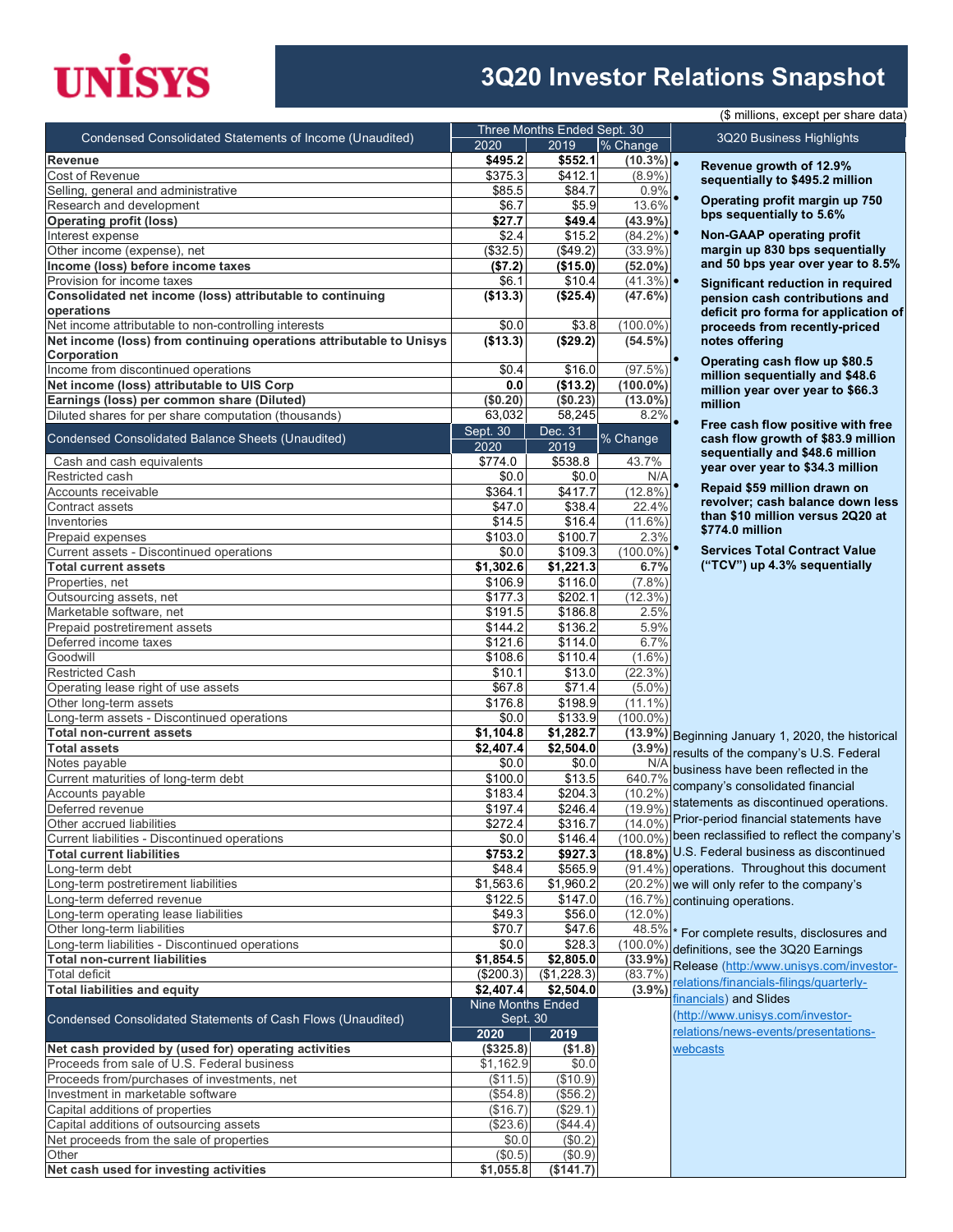| Proceeds from issuance of long-term debt                           | \$7.1     | \$28.6     |
|--------------------------------------------------------------------|-----------|------------|
| Payments of long-term debt                                         | (S451.0)  | (\$12.2)   |
| Cash paid in connection with payment of long note                  | (\$23.7)  | (\$49.1)   |
| Other                                                              | (S4.8)    | (\$4.6)    |
| Net cash (used for) provided by financing activities               | (\$472.4) | (\$37.3)   |
| Effect of exchange rate changes on cash, cash equivalents and      | (\$25.3)  | ( \$10.0)  |
| restricted cash                                                    |           |            |
| Increase (decrease) in cash, cash equivalents, and restricted cash | \$232.3   | ( \$190.8) |
| Cash, cash equivalents and restricted cash, beginning of period    | \$551.8   | \$624.1    |
| Cash, cash equivalents and restricted cash, end of period          | \$784.1   | \$433.3    |
|                                                                    |           |            |

3Q20 Non-GAAP Adjusted Revenue Profile (\$M)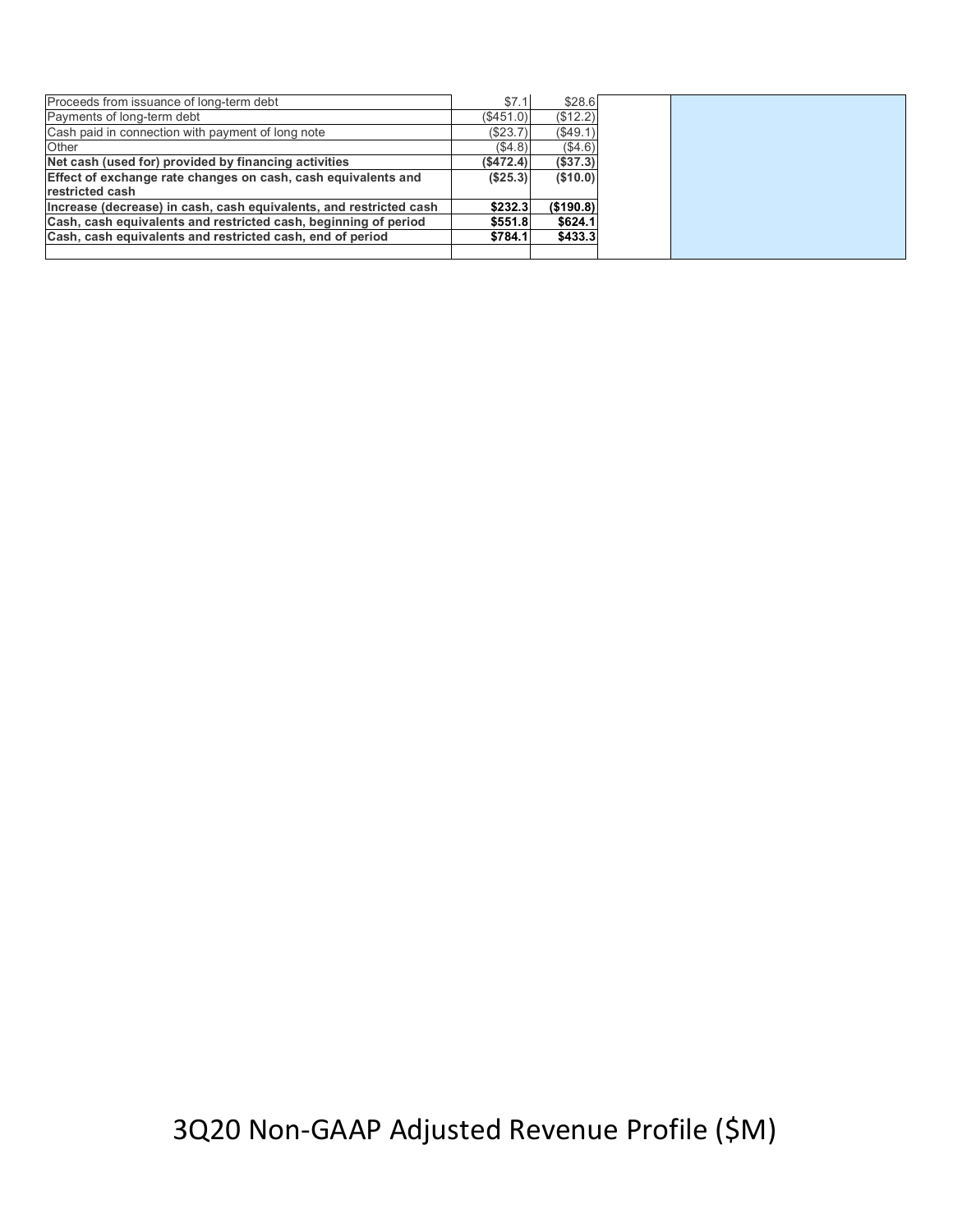

| <b>Segment Detail</b>                        | 3Q20        | 3Q19    | <b>Change</b> | $\%$          | <b>In Constant Currency</b> |
|----------------------------------------------|-------------|---------|---------------|---------------|-----------------------------|
| <b>Digital Workplace Services</b>            | \$145.4     | \$181.0 | (\$35.6)      | (19.7%)       | (18.7%)                     |
| Cloud & Infrastructure Services              | \$148.7     | \$144.4 | \$4.3         | 3.0%          | $(2.7\%)$                   |
| <b>Application Services</b>                  | \$91.1      | \$93.5  | (\$2.4)       | $(2.6\%)$     | $(1.5\%)$                   |
| <b>Business Process Outsourcing Services</b> | \$40.7      | \$52.6  | (\$11.9)      | $(22.6\%)$    | (25.9%)                     |
| Technology                                   | \$69.2      | \$73.3  | ( \$4.1)      | $(5.6\%)$     | $(2.0\%)$                   |
| Total                                        | \$495.1     | \$544.8 | (\$49.7)      | $(9.1\%)$     | $(8.6\%)$                   |
|                                              |             |         |               |               |                             |
| <b>Regional</b>                              | <b>3Q20</b> | 3Q19    | <b>Change</b> | $\frac{9}{6}$ | <b>In Constant Currency</b> |
| U.S. & Canada                                | \$202.9     | \$222.1 | (\$19.2)      | $(8.6\%)$     | $(9.9\%)$                   |
| <b>EMEA</b>                                  | \$160.8     | \$165.4 | (\$4.6)       | $(2.8\%)$     | $(6.4\%)$                   |
| Asia Pacific                                 | \$72.4      | \$91.9  | (\$19.5)      | $(21.2\%)$    | (22.7%)                     |
| Latin America                                | \$59.0      | \$65.4  | (\$6.4)       | $(9.8\%)$     | 10.4%                       |
| Total                                        | \$495.1     | \$544.8 | (\$49.7)      | $(9.1\%)$     | $(8.6\%)$                   |
| <b>Sector Detail</b>                         | 3Q20        | 3Q19    | Change        | $\frac{9}{6}$ | In Constant Currency        |
| <b>Public Sector</b>                         | \$180.7     | \$177.2 | \$3.5         | 2.0%          | 0.5%                        |
| Commercial                                   | \$185.8     | \$215.2 | (\$29.4)      | $(13.7\%)$    | $(13.0\%)$                  |
| Financial                                    | \$128.6     | \$152.4 | (\$23.8)      | $(15.6\%)$    | $(13.0\%)$                  |
| Total                                        | \$495.1     | \$544.8 | (\$49.7)      | $(9.1\%)$     | $(8.6\%)$                   |
|                                              |             |         |               |               |                             |
| <b>Revenue Type</b>                          | 3Q20        | 3Q19    | <b>Change</b> | %             |                             |
| <b>Recurring Services</b>                    | \$324.4     | \$370.6 | (\$46.2)      | $(12.5\%)$    |                             |
| <b>Non-Recurring Services</b>                | \$101.5     | \$100.9 | \$0.6         | 0.6%          |                             |

Technology \$69.2 \$73.3 (\$4.1) (5.6%) Total \$495.1 \$544.8 (\$49.7) (9.1%)

### 3Q20 GAAP Revenue Profile (\$M)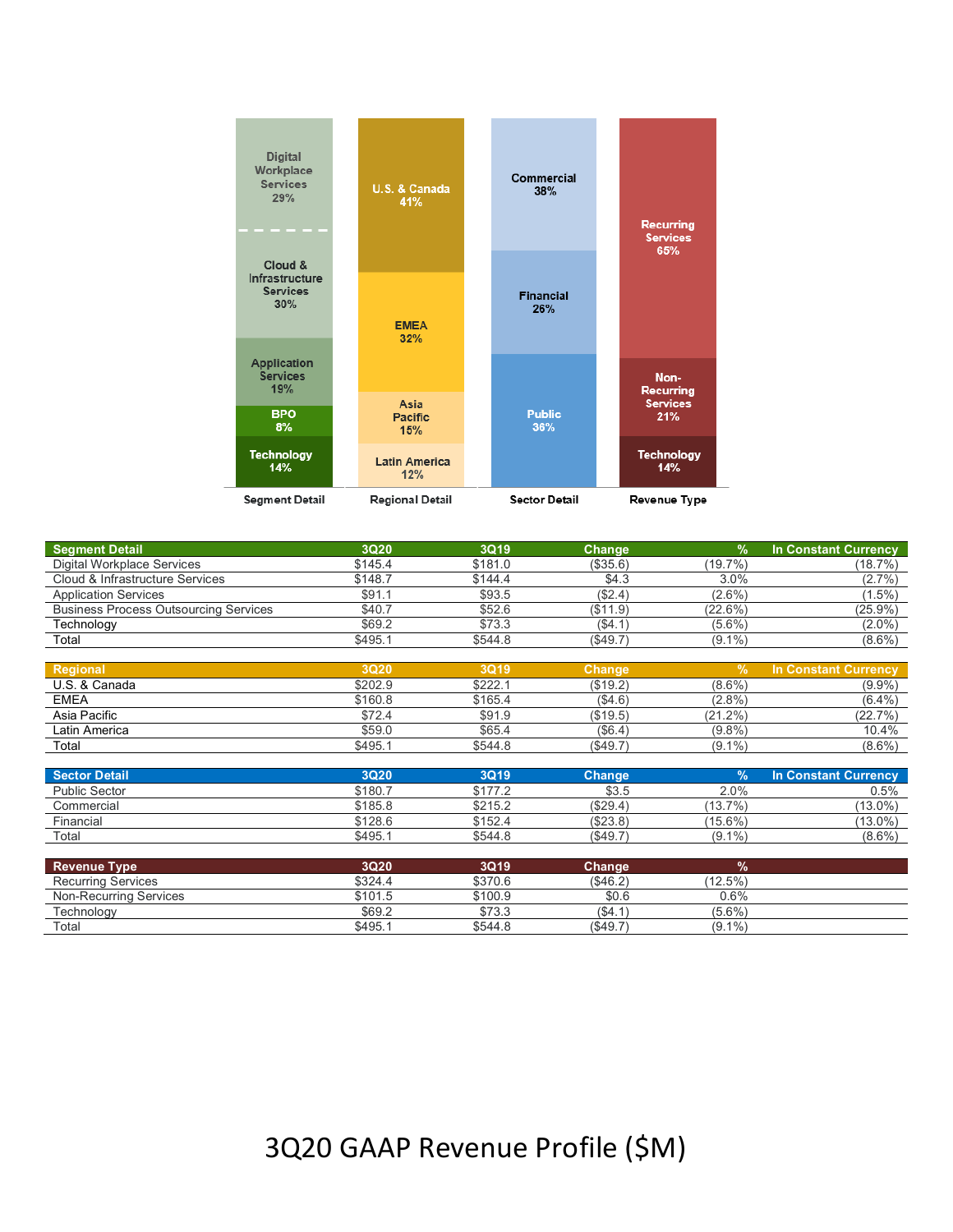

| <b>Segment Detail</b>                        | 3Q20    | 3Q19    | <b>Change</b> | $\%$       | <b>In Constant Currency</b> |
|----------------------------------------------|---------|---------|---------------|------------|-----------------------------|
| Digital Workplace Services                   | \$145.4 | \$181.0 | (\$35.6)      | (19.7%)    | (18.7%)                     |
| Cloud & Infrastructure Services              | \$148.7 | \$144.4 | \$4.3         | 3.0%       | $(2.7\%)$                   |
| <b>Application Services</b>                  | \$91.1  | \$93.5  | (\$2.4)       | $(2.6\%)$  | $(1.5\%)$                   |
| <b>Business Process Outsourcing Services</b> | \$40.8  | \$59.9  | (\$19.1)      | $(31.9\%)$ | $(34.4\%)$                  |
| Technology                                   | \$69.2  | \$73.3  | (\$4.1        | $(5.6\%)$  | $(2.0\%)$                   |
| Total                                        | \$495.2 | \$552.1 | (\$56.9)      | $(10.3\%)$ | $(9.8\%)$                   |
|                                              |         |         |               |            |                             |
| Regional                                     | 3Q20    | 3Q19    | Change        | $\%$       | <b>In Constant Currency</b> |
| U.S. & Canada                                | \$202.9 | \$222.1 | (\$19.2)      | $(8.6\%)$  | $(9.9\%)$                   |
| <b>EMEA</b>                                  | \$160.9 | \$172.7 | (\$11.8)      | $(6.8\%)$  | $(10.2\%)$                  |
| Asia Pacific                                 | \$72.4  | \$91.9  | (\$19.5)      | $(21.2\%)$ | (22.7%)                     |
| Latin America                                | \$59.0  | \$65.4  | (\$6.4)       | $(9.8\%)$  | 10.4%                       |
| Total                                        | \$495.2 | \$552.1 | ( \$56.9)     | $(10.3\%)$ | $(9.8\%)$                   |

| Sector Detail        | 3Q20    | <b>3Q19</b> | Chanɑe    | 70         | <b>In Constant Currency</b> |
|----------------------|---------|-------------|-----------|------------|-----------------------------|
| <b>Public Sector</b> | \$180.7 | \$177.2     | \$3.5     | 2.0%       | 0.5%                        |
| Commercial           | \$185.8 | \$215.2     | (S29.4)   | (13.7%)    | $(13.0\%$                   |
| Financial            | \$128.7 | \$159.7     | (S31.0)   | $(19.4\%)$ | $(16.8\%)$                  |
| Total                | \$495.2 | \$552.7     | ( \$56.9) | $(10.3\%)$ | (9.8%                       |

| <b>Revenue Type</b>       | 3Q20'   | 3Q19    | Change    |            |  |
|---------------------------|---------|---------|-----------|------------|--|
| <b>Recurring Services</b> | \$324.4 | \$370.6 | ( \$46.2) | $(12.5\%)$ |  |
| Non-Recurring Services    | \$101.6 | \$108.2 | (\$6.6)   | $(6.1\%)$  |  |
| Technology                | \$69.2  | \$73.3  | (S4.1)    | $(5.6\%)$  |  |
| Total                     | \$495.2 | \$552.  | ( \$56.9) | $(10.3\%)$ |  |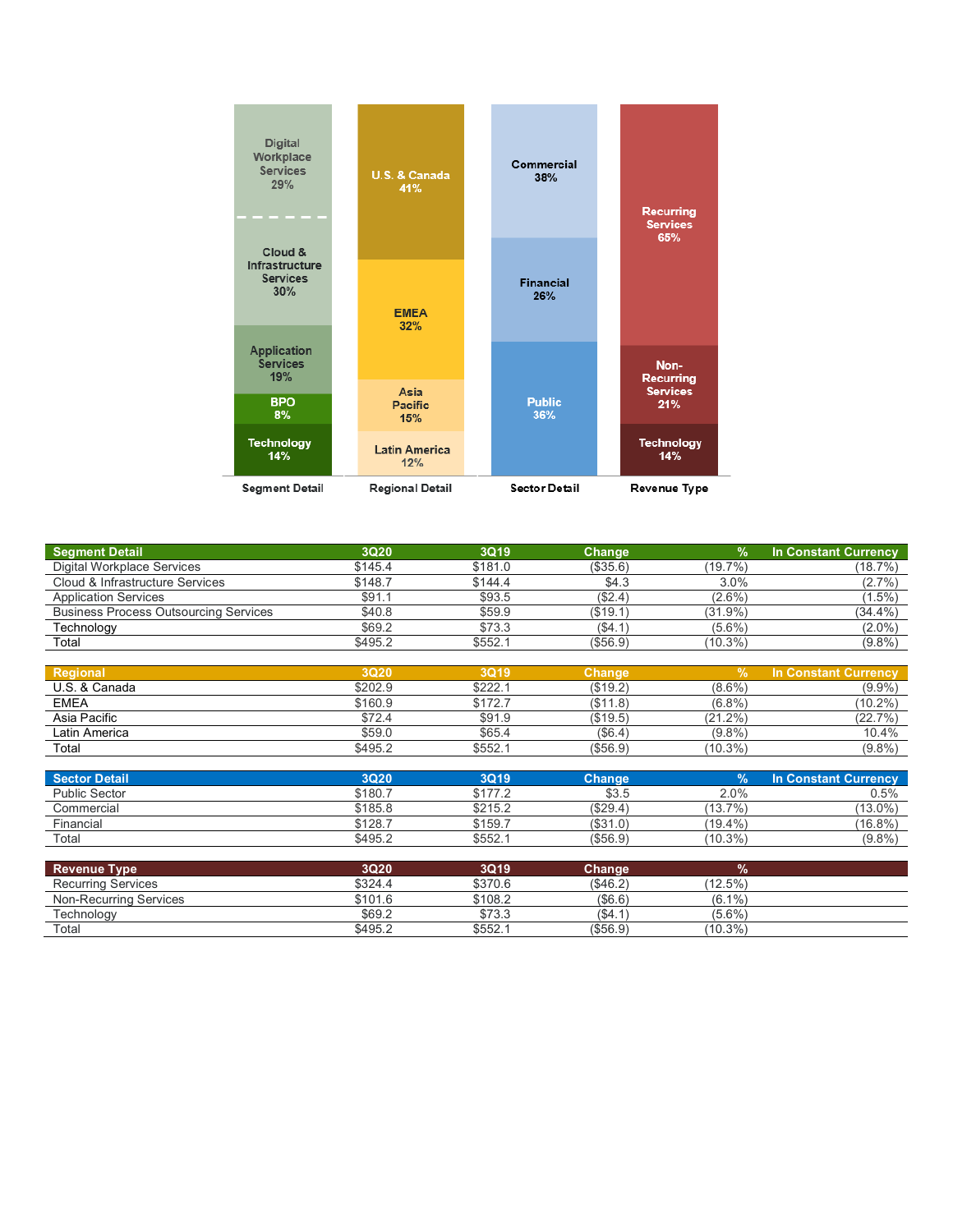### YTD20 Non-GAAP Adjusted Revenue Profile (\$M)



| <b>Segment Detail</b>                        | <b>YTD20</b>      | YTD <sub>19</sub> | Change        | $\frac{9}{6}$ | <b>In Constant Currency</b> |
|----------------------------------------------|-------------------|-------------------|---------------|---------------|-----------------------------|
| <b>Digital Workplace Services</b>            | 431.9             | 547.2             | (\$115.3)     | $(21.1\%)$    | $(19.1\%)$                  |
| Cloud & Infrastructure Services              | 433.1             | 420.4             | \$12.7        | 3.0%          | 4.5%                        |
| <b>Application Services</b>                  | \$258.6           | \$279.1           | (\$20.5)      | $(7.3\%)$     | $(4.3\%)$                   |
| <b>Business Process Outsourcing Services</b> | \$123.4           | \$178.6           | (\$55.2)      | $(30.9\%)$    | $(27.9\%)$                  |
| Technology                                   | \$201.5           | \$242.2           | (\$40.7)      | $(16.8\%)$    | $(14.4\%)$                  |
| Total                                        | \$1,448.5         | \$1,667.5         | (\$219.0)     | $(13.1\%)$    | $(11.0\%)$                  |
|                                              |                   |                   |               |               |                             |
| Regional                                     | <b>YTD20</b>      | YTD <sub>19</sub> | <b>Change</b> | 以             | <b>In Constant Currency</b> |
| U.S. & Canada                                | \$607.6           | \$638.4           | (\$30.8)      | $(4.8\%)$     | $(5.3\%)$                   |
| <b>EMEA</b>                                  | \$459.6           | \$570.8           | (\$111.2)     | $(19.5\%)$    | (18.7%)                     |
| Asia Pacific                                 | \$206.7           | \$264.9           | (\$58.2)      | $(22.0\%)$    | $(20.5\%)$                  |
| Latin America                                | \$174.6           | \$193.4           | (\$18.8)      | $(9.7\%)$     | 6.2%                        |
| Total                                        | \$1,448.5         | \$1,667.5         | (\$219.0)     | $(13.1\%)$    | $(11.0\%)$                  |
|                                              |                   |                   |               |               |                             |
| <b>Sector Detail</b>                         | <b>YTD20</b>      | YTD <sub>19</sub> | <b>Change</b> | $\frac{9}{6}$ | <b>In Constant Currency</b> |
| <b>Public Sector</b>                         | \$513.3           | \$488.6           | \$24.7        | 5.1%          | 6.2%                        |
| Commercial                                   | \$526.0           | \$659.1           | (\$133.1)     | $(20.2\%)$    | $(19.1\%)$                  |
| Financial                                    | \$409.2           | \$519.8           | (\$110.6)     | (21.3%)       | $(16.9\%)$                  |
| Total                                        | \$1,448.5         | \$1,667.5         | (\$219.0)     | $(13.1\%)$    | $(11.0\%)$                  |
|                                              |                   |                   |               |               |                             |
| <b>Revenue Type</b>                          | YTD <sub>20</sub> | YTD <sub>19</sub> | <b>Change</b> | %             |                             |
| <b>Recurring Services</b>                    | \$956.6           | \$1,115.0         | (\$158.4)     | $(14.2\%)$    |                             |
| <b>Non-Recurring Services</b>                | \$291.3           | \$318.8           | (\$27.5)      | $(8.6\%)$     |                             |
| Technology                                   | \$201.5           | \$242.2           | (\$40.7)      | $(16.8\%)$    |                             |
| Total                                        | \$1,449.4         | \$1,676.0         | (\$226.6)     | $(13.5\%)$    |                             |